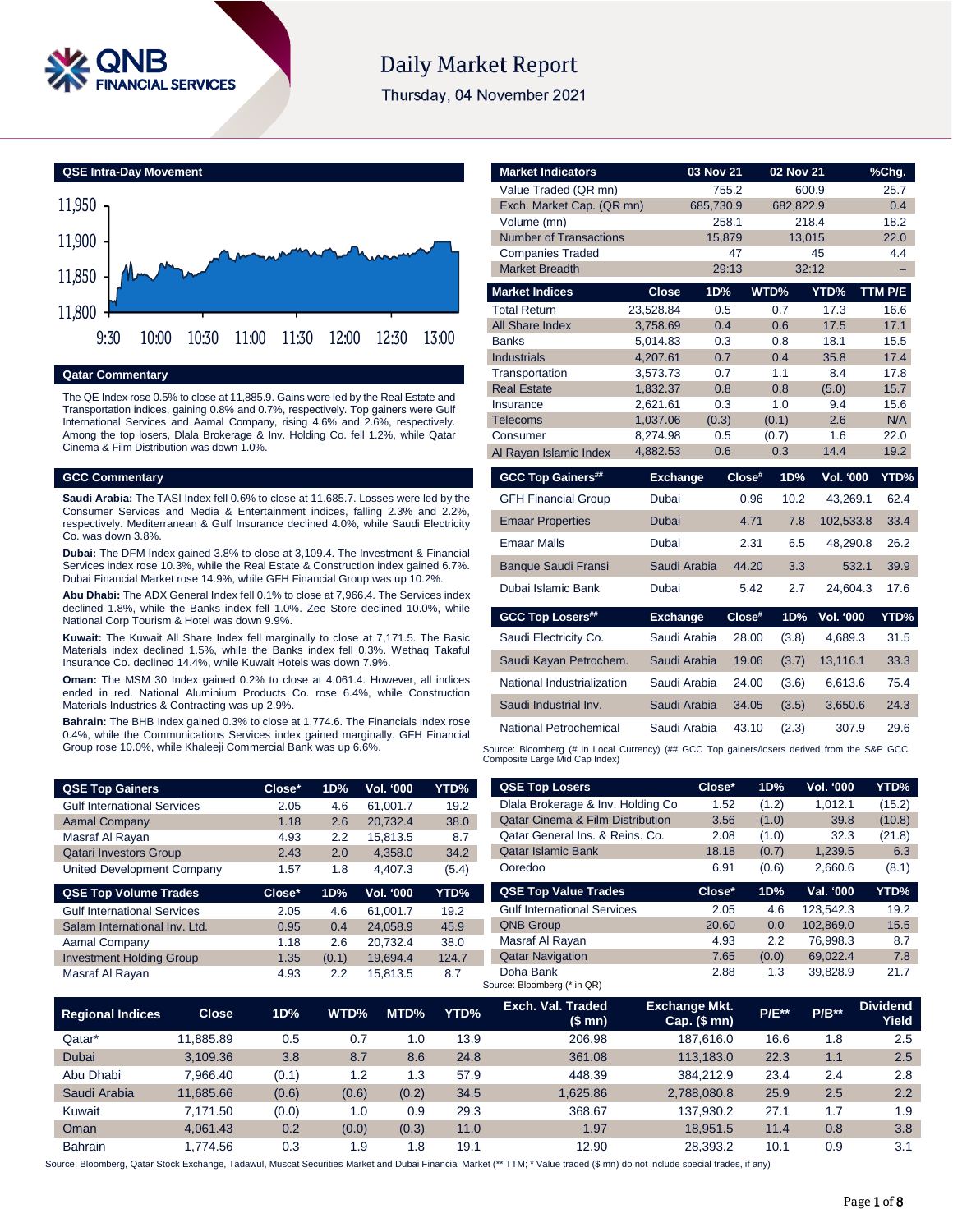# **Qatar Market Commentary**

- The QE Index rose 0.5% to close at 11,885.9. The Real Estate and Transportation indices led the gains. The index rose on the back of buying support from GCC, Arab and foreign shareholders despite selling pressure from Qatari shareholders.
- Gulf International Services and Aamal Company were the top gainers, rising 4.6% and 2.6%, respectively. Among the top losers, Dlala Brokerage & Inv. Holding Co. fell 1.2%, while Qatar Cinema & Film Distribution was down 1.0%.
- Volume of shares traded on Wednesday rose by 18.2% to 258.1mn from 218.4mn on Tuesday. Further, as compared to the 30-day moving average of 200.5mn, volume for the day was 28.7% higher. Gulf International Services and Salam International Inv. Ltd. were the most active stocks, contributing 23.6% and 9.3% to the total volume, respectively.

| <b>Overall Activity</b>        | Buy %*   | Sell %*  | Net (QR)         |
|--------------------------------|----------|----------|------------------|
| Qatari Individuals             | 36.43%   | 42.63%   | (46, 795, 185.2) |
| <b>Qatari Institutions</b>     | 29.94%   | 34.52%   | (34, 544, 871.7) |
| Qatari                         | 66.38%   | 77.15%   | (81, 340, 056.9) |
| <b>GCC Individuals</b>         | 0.43%    | 0.52%    | (659, 282.8)     |
| <b>GCC Institutions</b>        | 1.15%    | 0.63%    | 3,873,447.8      |
| <b>GCC</b>                     | 1.58%    | 1.15%    | 3,214,165.1      |
| Arab Individuals               | 9.94%    | 9.34%    | 4,471,424.9      |
| <b>Arab Institutions</b>       | $0.00\%$ | $0.00\%$ | (413.0)          |
| Arab                           | 9.94%    | 9.34%    | 4,471,011.9      |
| <b>Foreigners Individuals</b>  | 1.67%    | 1.97%    | (2,319,092.2)    |
| <b>Foreigners Institutions</b> | 20.44%   | 10.38%   | 75,973,972.2     |
| <b>Foreigners</b>              | 22.11%   | 12.36%   | 73,654,880.0     |

Source: Qatar Stock Exchange (\*as a % of traded value)

# **Earnings Releases and Global Economic Data**

### **Earnings Releases**

| <b>Company</b>                                      | <b>Market</b>  | <b>Currency</b> | Revenue (mn)<br>3Q2021 | % Change<br>YoY | <b>Operating Profit</b><br>(mn) 3Q2021 | % Change<br>YoY | <b>Net Profit</b><br>(mn) 3Q2021 | % Change<br>YoY |
|-----------------------------------------------------|----------------|-----------------|------------------------|-----------------|----------------------------------------|-----------------|----------------------------------|-----------------|
| Saudi Fisheries Co.                                 | Saudi Arabia   | <b>SR</b>       | 12.0                   | 24.2%           | (17.8)                                 | N/A             | (18.5)                           | N/A             |
| Al Rajhi Company for Cooperative<br>Insurance       | Saudi Arabia   | <b>SR</b>       | 507.0                  | $-17.3%$        |                                        |                 | 43.9                             | $-52.0%$        |
| SABB Takaful Co.                                    | Saudi Arabia   | <b>SR</b>       | 44.4                   | $-2.6%$         |                                        |                 | 0.8                              | N/A             |
| Saudi Industrial Services Co.                       | Saudi Arabia   | <b>SR</b>       | 223.3                  | $-14.0%$        | 54.1                                   | $-41.0%$        | 4.0                              | $-85.8%$        |
| AlKhaleej Training & Education                      | Saudi Arabia   | <b>SR</b>       | 211.2                  | 14.8%           | 16.3                                   | 6.1%            | 7.9                              | 21.5%           |
| <b>Bupa Arabia For Cooperative</b><br>Insurance Co. | Saudi Arabia   | <b>SR</b>       | 3,458.8                | 12.4%           |                                        |                 | 169.4                            | $-18.2%$        |
| Astra Industrial Group                              | Saudi Arabia   | <b>SR</b>       | 612.0                  | 41.1%           | 60.3                                   | 104.0%          | 45.4                             | 136.3%          |
| Al Kathiri Holding Co.                              | Saudi Arabia   | <b>SR</b>       | 41.5                   | 56.2%           | 5,440.0                                | 113.5%          | 4,541.7                          | 72.2%           |
| Tabuk Cement Co.                                    | Saudi Arabia   | <b>SR</b>       | 48.0                   | $-32.9%$        | 2.6                                    | $-81.6%$        | 8.5                              | $-10.5%$        |
| <b>Arkan Building Materials Co</b>                  | Abu Dhabi      | <b>AED</b>      | 173.1                  | $-10.6%$        | $\overline{\phantom{0}}$               | -               | (5.9)                            | N/A             |
| Insurance House                                     | Abu Dhabi      | <b>AED</b>      | 42.3                   | 52.6%           | $\overline{\phantom{0}}$               | -               | 1.7                              | 8.3%            |
| <b>Aldar Properties</b>                             | Abu Dhabi      | <b>AED</b>      | 2,087.4                | $-0.3%$         | $\overline{\phantom{0}}$               | -               | 473.2                            | 11.0%           |
| Bahrain Cinema Company                              | Bahrain        | <b>BHD</b>      | 0.8                    | 203.8%          | 0.0                                    | 138.1%          | (0.0)                            | N/A             |
| Takaful International Company*                      | <b>Bahrain</b> | <b>BHD</b>      | 19.9                   | 7.8%            |                                        |                 | (2.9)                            | N/A             |

Source: Company data, DFM, ADX, MSM, TASI, BHB. (\*Financials for 9M2021)

#### **Global Economic Data**

| <b>Date</b> | <b>Market</b> | <b>Source</b>                   | <b>Indicator</b>                 | Period | <b>Actual</b> | <b>Consensus</b>         | <b>Previous</b> |
|-------------|---------------|---------------------------------|----------------------------------|--------|---------------|--------------------------|-----------------|
| $03 - 11$   | US            | Mortgage Bankers Association    | <b>MBA Mortgage Applications</b> | 29-Oct | $-3.30%$      | $\overline{\phantom{a}}$ | 0.30%           |
| $03 - 11$   | <b>US</b>     | <b>Markit</b>                   | Markit US Composite PMI          | Oct    | 57.6          | $\qquad \qquad \cdots$   | 57.3            |
| $03 - 11$   | US            | Markit                          | <b>Markit US Services PMI</b>    | Oct    | 58.7          | 58.2                     | 58.2            |
| $03 - 11$   | <b>US</b>     | Institute for Supply Management | <b>ISM Services Index</b>        | Oct    | 66.7          | 62                       | 61.9            |
| $03 - 11$   | UK            | Markit                          | Markit/CIPS UK Services PMI      | Oct    | 59.1          | 58                       | 58              |
| $03 - 11$   | <b>UK</b>     | <b>Markit</b>                   | Markit/CIPS UK Composite PMI     | Oct    | 57.8          | 56.8                     | 56.8            |
| $03 - 11$   | EU            | Eurostat                        | Unemployment Rate                | Sep    | 7.40%         | 7.40%                    | 7.50%           |
| $03 - 11$   | China         | <b>Markit</b>                   | Caixin China PMI Composite       | Oct    | 51.5          | --                       | 51.4            |
| $03 - 11$   | China         | <b>Markit</b>                   | Caixin China PMI Services        | Oct    | 53.8          | 53.1                     | 53.4            |
| $03 - 11$   | India         | <b>Markit</b>                   | <b>Markit India PMI Services</b> | Oct    | 58.4          | $\qquad \qquad \cdots$   | 55.2            |
| $03 - 11$   | India         | Markit                          | Markit India PMI Composite       | Oct    | 58.7          | $\overline{\phantom{a}}$ | 55.3            |

Source: Bloomberg (s.a. = seasonally adjusted; n.s.a. = non-seasonally adjusted; w.d.a. = working day adjusted)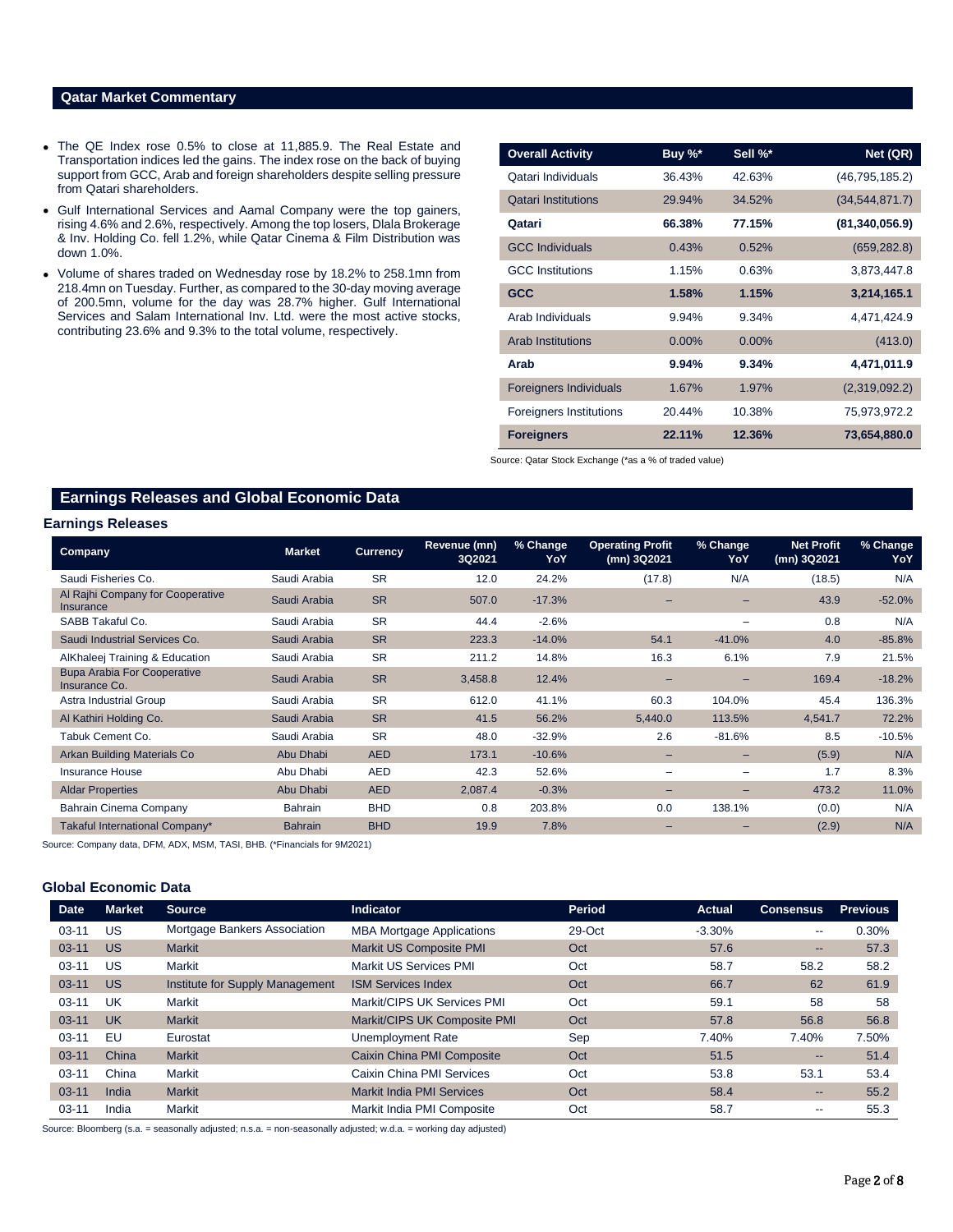## **Qatar**

- **IPA Qatar, Qatar Stock Exchange partner to bolster market attractiveness for foreign investment –** The Investment Promotion Agency Qatar (IPA Qatar) and Qatar Stock Exchange (QSE) jointly announced the signing of a Memorandum of Understanding (MoU) today, which represents a launchpad for diverse collaborations between the two organizations, with the aim of further boosting the attractiveness of the Qatari market for foreign investments. The MoU was signed at Qatar Stock Exchange headquarters in the presence of Mr. Rashid bin Ali Al Mansoori, CEO of QSE, and Sheikh Ali Alwaleed Al-Thani, CEO, IPA Qatar. Serving the common goal of showcasing Qatar as a thriving investment destination, the MoU sets the framework for IPA Qatar and QSE to join efforts in promoting the State's conducive business landscape and attracting new investors to set up their business in the market. Additionally, the two organizations will collaborate on advancing the breadth of investment and trading opportunities for businesses, as well as advancing foreign inflows into QSE. According to the terms of agreement, the new partnership envisages exchanging knowledge, conducting cross-promotional activities, and hosting joint events with the aim of promoting the Invest Qatar brand across the global investment community, while highlighting the opportunities offered by QSE. (QSE)
- **Indosat Ooredoo and Cisco ink deal to bring 5G to Indonesia –** Indosat Ooredoo and Cisco have announced their partnership and signed a memorandum of understanding (MoU) on a potential collaboration to develop next-generation connectivity solutions for businesses of all sizes and across various industries. The two companies plan to develop applications that enable new services for digital transformation across various industries. This proves to be another milestone for both Indosat Ooredoo and Cisco as they strive to bring the newest world-class technology to Indonesia. The MoU states Cisco's intention to work closely with Indosat Ooredoo on its vision to provide secure agile connectivity solutions for businesses of all sizes and to strengthen Indosat Ooredoo's mobile and fiber network for more commercial launches of 5G and high-speed connectivity services. (Bloomberg)
- **Milaha to hold its EGM on November 08 –** Qatar Navigation (QNNS, Milaha) board of directors will hold the Extraordinary General Assembly Meeting (EGM) electronically at 4:30 PM on November 08, 2021 at the Company's Head O¬ce located in Ain Khaled (No. 523, Industrial Area, Area 56, Zone E). The registration will begin at 3:30 PM (in person) one hour before the meeting, and the meeting shall begin at 4:30 PM (via Zoom app) after the registration is completed, to discuss the matters contained in the attached agenda. If there is no quorum, the meeting will be postponed to November 14, 2021 at the same place and time. The agenda Approval to initiate the retirement of treasury shares of QR9.08mn and consequently, to reduce the capital of Milaha to be reduced from QR1.145bn share of QR1 each to QR1.126bn divided into 1.126bn shares of QR1 each, among others. (Gulf-Times.com)
- **Qatar's non-energy sector sees record expansion in October, says QFC survey –** The latest Purchasing Managers' Index (PMI) survey data from Qatar Financial Centre (QFC) signaled a successive record improvement in operating conditions in the non-energy economy at the start of the fourth quarter. Output and new work both increased at the fastest rates since the survey began in April 2017, with activity growth especially marked in financial services and construction. The buoyant mood in the economy comes at a time of COVID-

restriction loosening and record global LNG prices. The Qatar PMI indices are compiled from survey responses from a panel of nearly 450 private sector companies. The panel covers the manufacturing, construction, wholesale, retail, and services sectors, and reflects the structure of the non-energy economy according to official national accounts data. The headline IHS Markit Qatar PMI is a composite single-figure indicator of nonenergy private sector performance. It is derived from indicators for new orders, output, employment, suppliers' delivery times and stocks of purchases. The PMI increased to a new record high for the second month running at 62.2 in October, from 60.6 in September. This indicated the strongest overall improvement in non-energy sector business conditions since the survey began four-and-a-half years ago. The headline figure has now risen for five consecutive months, also a survey record. Since operating conditions began to improve again in July 2020, as the economy emerged from lockdown, the PMI has trended at 55.1, compared with a long-run average of 50.7 since April 2017. The new record high set by the PMI reflects movement in the two largest components by weight – new orders (30%) and output (25%). Both these indicators ascended to new series peaks in October, with faster growth even than during the post-lockdown bounce in July 2020. Output was boosted by surging demand for goods and services in October, with the rate of expansion surpassing the previous record set in July 2020. The level of outstanding business rose for the thirteenth consecutive month, despite a concurrent increase in employment in the non-energy private sector (Qatar Tribune)

 **FocusEconomics: Qatar's economy rebounds in 2Q –** Qatar's economy rebounded in year-on-year terms in the second quarter of 2021, spearheaded by a solid expansion in the non-energy sector, FocusEconomics has said in its latest report. According to FocusEconomics Consensus Forecast-Middle East and North Africa for November report, Qatar's non-energy PMI averaged markedly higher relative to the second quarter thanks to the rollback of COVID-19 restrictions. The report, however, said that Qatar's energy sector growth in the second quarter of 2021 was mild and in the third quarter, the economic picture was mixed. "However, energy output was down in annual terms in July and August. Moving to the fourth quarter, the government implemented the final phase of its lockdown easing plan in early October, which involved loosening capacity restrictions on public venues and should be supporting services activity in the period. In other news, Qatar Energy recently signed a 15-year LNG supply deal with a Chinese firm," the report said. This is one of a number of long-term supply agreements inked this year that should provide greater stability to the energy sector ahead, it said. "Qatar's GDP growth should accelerate next year, on looser restrictions aiding domestic activity. The FIFA World Cup scheduled for late 2022 should also have a positive impact thanks to higher visitor arrivals, as will ongoing gas sector investment and improved relations with Gulf neighbors," the report said. A potential snapback of restrictions due to new COVID-19 variants remains a key risk, it said. FocusEconomics panelists see a 4% rise in Qatar's GDP in 2022, which is up 0.1 percentage points from last month's forecast, and 2.4% growth in 2023. Inflation ticked down to 2.7% in September from 3% in August. Price pressures are expected to be fairly moderate in 2022 as global supply chain disruptions ease and energy markets stabilize, with the possible implementation of a VAT a key upside risk ahead. FocusEconomics panelists see inflation in Qatar averaging 2.4% in 2022, which is unchanged from last month's forecast, and 1.7% in 2023. (Qatar Tribune)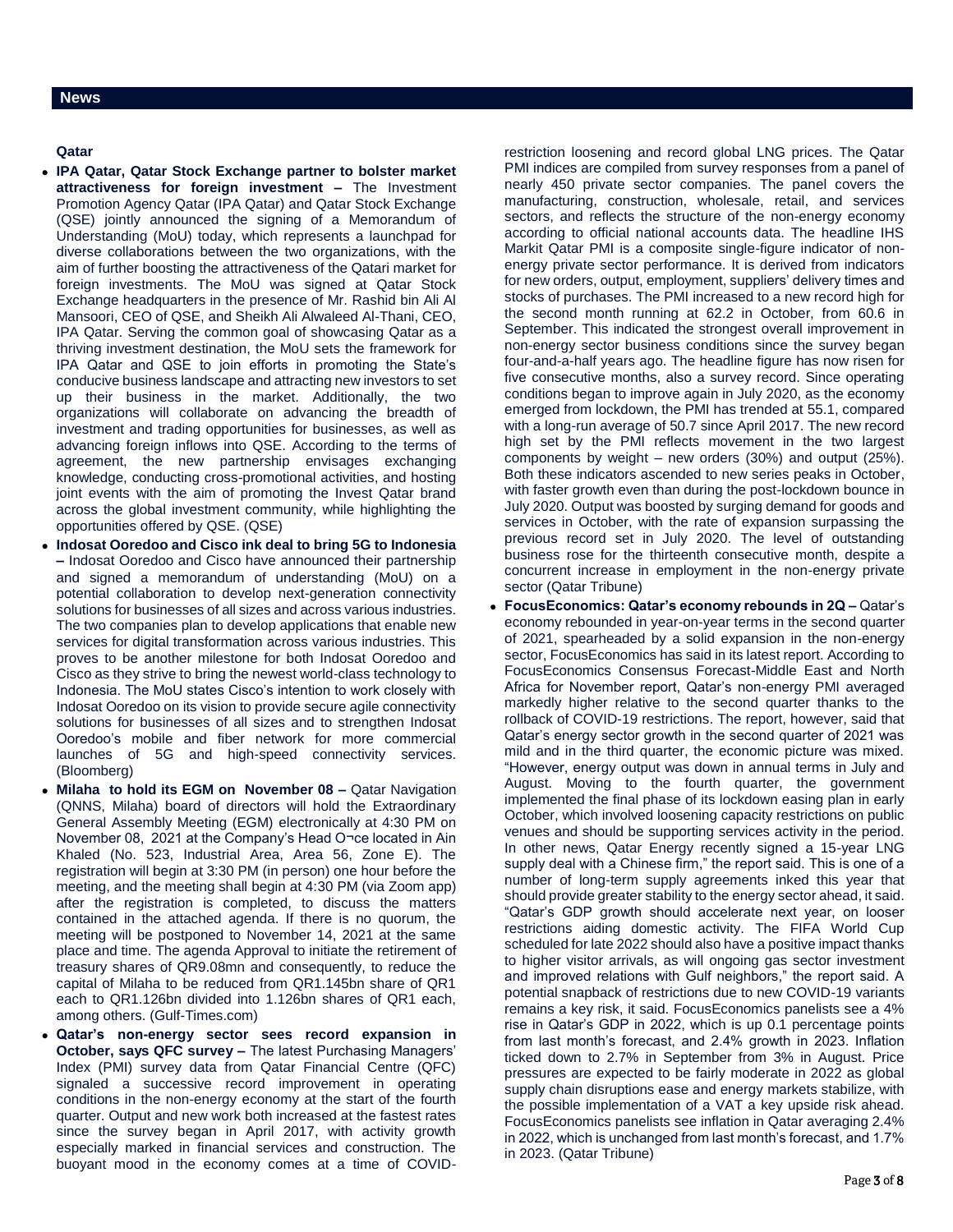- **Great opportunities to deepen Qatar-Austria relations –** Austrian Federal Minister for European and International Affairs Michael Linhart said that the Qatari-Austrian relations are excellent, and that there are great opportunities to deepen them in various areas of common interest. In an exclusive interview with Al-Raya newspaper, published Wednesday, Linhart said that Doha and Vienna value the multilateral diplomacy as an important tool for addressing global challenges, and often act as platforms for international dialogue. On the bilateral relations, the minister expressed his aspiration to strengthen the two countries' economic and investment relations and the exchange of experiences in quality sectors such as sustainable tourism, smart cities and renewable energy, referring to an Austrian initiative to attract investments and encourage businesses in his country, as a stable and innovative place in the heart of Europe. He also underlined the need to strengthen the relations of the Qatari and Austrian peoples in sectors such as tourism and culture, noting that Austria is a favorite destination for many Qataris. (Gulf-Times.com)
- **Cabinet highlights Qatar's interest in climate change issues –** HE the Prime Minister and Minister of Interior Sheikh Khalid bin Khalifa bin Abdulaziz Al-Thani chaired the Cabinet's regular meeting at the Amiri Diwan. Following the meeting, HE the Minister of State for Cabinet Affairs Mohamed bin Abdullah Al-Sulaiti issued the following statement: At the outset of the meeting, the Cabinet praised the participation of His Highness the Amir Sheikh Tamim bin Hamad Al-Thani in the COP26 UN Climate Change Conference in Glasgow, Scotland. This is in the context of His Highness the Amir's interest in the issue of climate change and the need to rush and mobilize international efforts to adapt to it, mitigate its effects, and address it. The Cabinet commended the intensive meetings held by His Highness the Amir with a number of heads of brotherly and friendly countries, and heads of delegations participating in the conference. (Gulf-Times.com)
- **QC: Qatar, Brazil trade exchange stood at QR2.2bn last year –** Total trade volume between Qatar and Brazil reached QR2.2bn last year, indicating that Brazil is one of Qatar's most important trade partners, while Qatar is an important market for Brazilian products, according to Qatar Chamber (QC) First Vice-Chairman Mohamed bin Ahmed bin Towar Al Kuwari. Speaking at a meeting between the QC and a Brazilian trade mission led by the Arab Brazilian Chamber of Commerce's Business Director Daniella Ribeiro Leite at the Chamber's headquarters yesterday, Al Kuwari paid tribute to the close friendly relations linking Qatar and Brazil, citing these are evident in the active partnerships between both countries that serve aspirations of both countries and their peoples at all fields, especially at trade and investment aspects. (Peninsula Qatar)
- **Qatar Chamber, Arab-Brazilian Chamber seek robust cooperation ties –** Qatar Chamber and the Arab-Brazilian Chamber recently held a meeting to discuss ways to strengthen cooperation relations and boost mutual investments, as well as spur growth in bilateral trade ties. During the meeting, Qatar Chamber first vice chairman Mohamed bin Towar Al-Kuwari lauded the "close, friendly relations" of Qatar and Brazil, saying this is evident in the active partnerships between both countries, especially in trade and investments. Al-Kuwari received a Brazilian trade mission led by Daniella Ribeiro Leite, the business director of the Arab Brazilian Chamber of Commerce at the chamber's headquarters in Doha. (Gulf-Times.com)
- **Qatar Airways Cargo to replace entire ULD fleet –** Qatar Airways Cargo is the first cargo carrier to adopt Safran Cabin's new Fire Resistant Container (FRC) solution, having taken delivery of the initial batch of containers on September 29 in Doha, Qatar. Over the next five years, the cargo airline will

replace its entire fleet of more than 10,000 ULDs with this unique container design, aiming to exchange 70% of the units during 2022. Qatar Airways Cargo's decision to invest in Safran Cabin's newly developed Fire Resistant Containers, stems from the airline's interest in preventing safety issues related to the increasing risk posed by lithium battery shipments: a concern that Guillaume Halleux, Chief Officer Cargo at Qatar Airways, recently also raised in a key note presentation to the air cargo industry at IATA's World Cargo Symposium in Dublin, Ireland. (Peninsula Qatar)

### **International**

- **Strong US services sector, private payrolls boost economy as 4Q starts –** A measure of US services industry activity surged to a record high in October likely as declining COVID-19 cases boosted demand, but businesses remained burdened by snarled supply chains and the resulting exorbitant prices. The significantly improved public health picture appears to be lifting the labor market, with other data on Wednesday showing an acceleration in private payrolls growth last month. The reports suggested the economy was regaining momentum early in the fourth quarter after being restrained by the Delta variant of the coronavirus and shortages last quarter. "The recovery is continuing in the fourth quarter, but supply-chain disruptions and hiring difficulties will continue to constrain growth," said Gus Faucher, chief economist at PNC Financial in Pittsburgh, Pennsylvania. "Labor supply should pick up in the months ahead, but it will take months for supply chains to return to normal." The Institute for Supply Management said its non-manufacturing activity index vaulted to a reading of 66.7 last month. That was the highest since the series started in 1997 and followed a 61.9 reading in September. A reading above 50 indicates growth in the services sector, which accounts for more than two-thirds of US economic activity. Economists polled by Reuters had forecast that the index would edge up to 62.0. The summer wave of infections driven by the Delta variant has subsided, encouraging more consumption of services like air travel and dining out. The ISM survey's measure of new orders received by services businesses soared to a record last month. Spending is shifting from goods to services. Strengthening demand for services boosted hiring in the leisure/hospitality sector, leading to a pick-up in private payrolls. Private employment increased by 571,000 jobs last month after advancing by 523,000 in September, the ADP National Employment Report showed. Businesses in the leisure/hospitality industry added 185,000 jobs. Manufacturing employment increased by 53,000 jobs, while construction hiring rose by 54,000. (Reuters)
- **US factory orders unexpectedly rise in September –** New orders for US-made goods unexpectedly rose in September, though manufacturing remains constrained by input shortages. The Commerce Department said on Wednesday that factory orders increased 0.2% in September. Data for August was revised down to show orders rising 1.0% instead of 1.2% as previously reported. Economists polled by Reuters had forecast factory orders unchanged. Orders gained 17.6% on a YoY basis. Manufacturing, which accounts for 12% of the economy, is being driven by still-strong demand for goods despite spending shifting back to services. Businesses are rebuilding depleted inventories, but shortages of labor and raw materials stemming from the COVID-19 pandemic remain challenges. The widespread shortages restrained economic growth to its slowest pace in more than a year in the third quarter. An Institute for Supply Management survey on Monday showed manufacturing activity slowed in October, with all industries reporting record-long lead times for raw materials. The rise in factory goods orders in September was led by machinery, primary metals and fabricated metal products. But orders for computers and electronic products,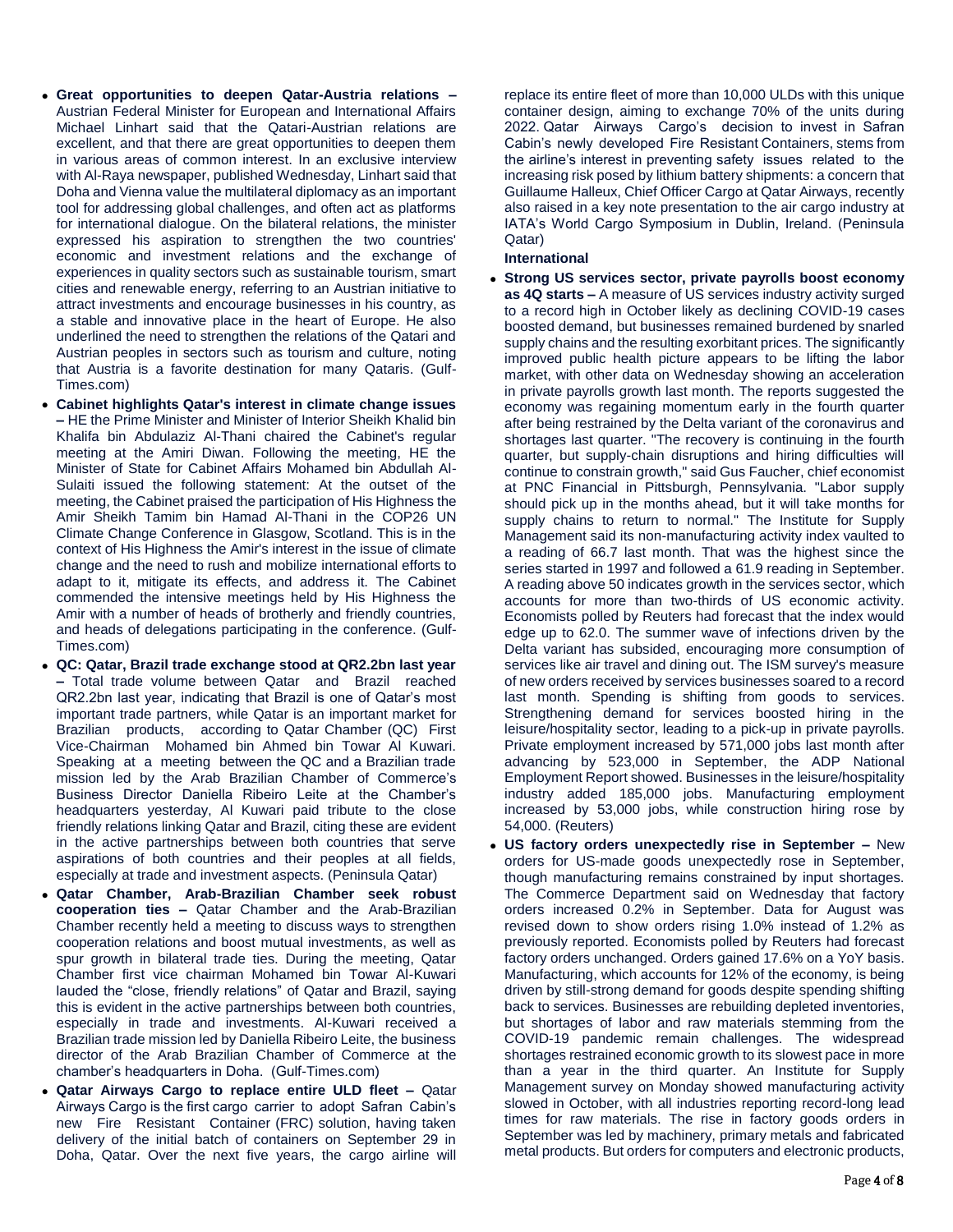transportation equipment as well as electrical equipment, appliances and components fell, likely because of a global chip shortage. Shipments increased 0.6% after gaining 0.1% in August. Inventories at factories shot up 0.8% in September. Unfilled orders at factories increased 0.7% after rising 0.9% in August. (Reuters)

- **ISM survey: US service sector index hits record high in October; shortages worsening –** A measure of US services industry activity surged to a record high in October likely as declining COVID-19 cases boosted demand, but businesses remained burdened by snarled supply chains and the resulting exorbitant prices. The Institute for Supply Management said on Wednesday its non-manufacturing activity index vaulted to a reading of 66.7 last month. That was the highest since the series started in 1997 and followed a 61.9 reading in September. A reading above 50 indicates growth in the services sector, which accounts for more than two-thirds of US economic activity. Economists polled by Reuters had forecast the index edging up to 62.0. The summer wave of coronavirus infections driven by the Delta variant has subsided, encouraging more consumption of services like air travel and dining out. The survey's measure of new orders received by services businesses soared to a record 69.7 last month from 63.5 in September. Spending is shifting from goods to services, thanks to vaccinations against the coronavirus. Part of the better-than-expected services sector index reading reflected longer delivery times. The survey's measure of supplier deliveries accelerated to a reading of 75.6 from 68.8 in September. A reading above 50 indicates slower deliveries. A lengthening in suppliers' delivery times is normally associated with a strong economy and increased customer demand, which would be a positive contribution to the ISM non-manufacturing index. In this instance, however, slower supplier deliveries indicate perennial pandemic-related shortages. (Reuters)
- **Britain to set out how finance can help meet net-zero goals –** British finance minister Rishi Sunak will tell companies on Wednesday to set out plans by 2023 for a transition to a lowcarbon economy, as part of steps to make Britain the world's first net-zero financial centre. These plans must include targets to mitigate climate risk, interim goals between now and 2050, and measures to meet them, the finance ministry said ahead of a speech by Sunak to the UN COP26 climate conference in Glasgow. However, there will be no mandatory net-zero commitments for firms or a ban on investments in carbon intensive activities, the ministry said. Instead, investors would have to determine if companies' plans were adequate or credible. "There will be new requirements for UK financial institutions and listed companies to publish net zero transition plans that detail how they will adapt and decarbonize as the UK moves towards to a net zero economy by 2050," the ministry said. A new task force will offer a model for transition plans in an attempt to avoid 'greenwashing'. Britain will also publish next year proposals setting out how the financial sector should transition to net zero by 2050. Sunak welcomed a planned announcement from the Glasgow Financial Alliance for Net Zero that over \$130tn of private capital, equivalent to 40% of the world's financial assets, would now be aligned to climate goals of limiting global warming to 1.5 degrees Celsius, the ministry said. This would help "rewire the entire global financial system for net zero", Sunak said in an extract of his speech. The alliance is a grouping of more than 160 financial firms chaired by former Bank of England Governor Mark Carney. Britain will seek to address barriers to finance faced by developing countries with a series of new green initiatives, including 100mn Pounds (\$136mn) to help developing countries get funding for climate plans, the ministry added. Sunak expects a \$100bn climate finance target for the most vulnerable countries will be met by 2023, aided by a new financing mechanism to boost

investment in clean energy like solar and wind power in developing countries. (Reuters)

- **Japan's service sector activity grows for first time during pandemic –** Japan's services sector activity grew for the first time in 21 months in October as consumer sentiment picked up after the coronavirus pandemic subsided, giving a broad-based boost to demand. The government in September ended state of emergency curbs imposed to contain the health crisis, as new cases and deaths came down rapidly that month and the burden on the medical system eased. "Japanese service sector firms reported that activity returned to expansion territory for the first time in nearly two years," said Usamah Bhatti, economist at IHS Markit, which compiled the survey. "Firms continued to build capacity in anticipation of a gradual recovery in demand, despite the rate of job creation easing to a three-month low." The final au Jibun Bank Japan Services Purchasing Managers' Index (PMI) rose to a seasonally adjusted 50.7 from the previous month's 47.8, matching a flash reading. That meant services sector activity stayed above the 50.0 threshold that separates contraction from expansion for the first time since January 2020, before the economy went through its deep COVID-19 slump. The 20 months of decline was the longest such streak since a 27 month run through March 2010, during the global financial crisis. Some economists hope a stronger recovery in service sector sentiment will offset a slowdown in output and exports, which are being hit by a persistent global chip and parts supply shortage. The PMI survey showed the services sector saw the biggest jump in input prices since November 2019, while new and outstanding business remained in contraction despite the expansion in overall business activity. The composite PMI, which is calculated using both manufacturing and services, expanded for the first time in six months, rising to 50.7 from September's final of 47.9. (Reuters)
- **India's October services growth strongest in over a decade, input costs surge –** India's dominant services industry expanded at the fastest pace in more than a decade on improved domestic demand despite high inflation, driving firms to take on staff at a rate not seen since the onset of the pandemic, a private survey showed. The IHS Markit Services Purchasing Managers' Index accelerated to 58.4 last month from 55.2 in September, above the 50-mark separating growth from contraction for a third straight month. The survey showed Asia's third-largest economy was on a sustained recovery path but rising prices could prompt the Reserve Bank of India to hike interest rates earlier than expected, putting the brakes on growth. "A substantial rise in prices charged for the provision of services in India had no detrimental impact on demand, as companies signaled the strongest monthly expansion in new business in over a decade," said Pollyanna De Lima, economics associate director at IHS Markit. Input prices rose sharply last month on higher fuel and material costs, pushing companies to pass on some of the extra cost burden to customers. Prices charged rose at the sharpest rate since July 2017, suggesting inflation will remain elevated, with the biggest upturn in transport and storage costs as a consequence of the recent surge in global crude prices to near \$85 a barrel. Despite demand increasing at the strongest pace in 10 years, business confidence remained muted. "Service providers were concerned that persistent inflationary pressures could deter growth in the coming year," De Lima said. The central bank is expected to hike interest rates at the beginning of the next financial year, according to a Reuters poll taken last month. (Reuters)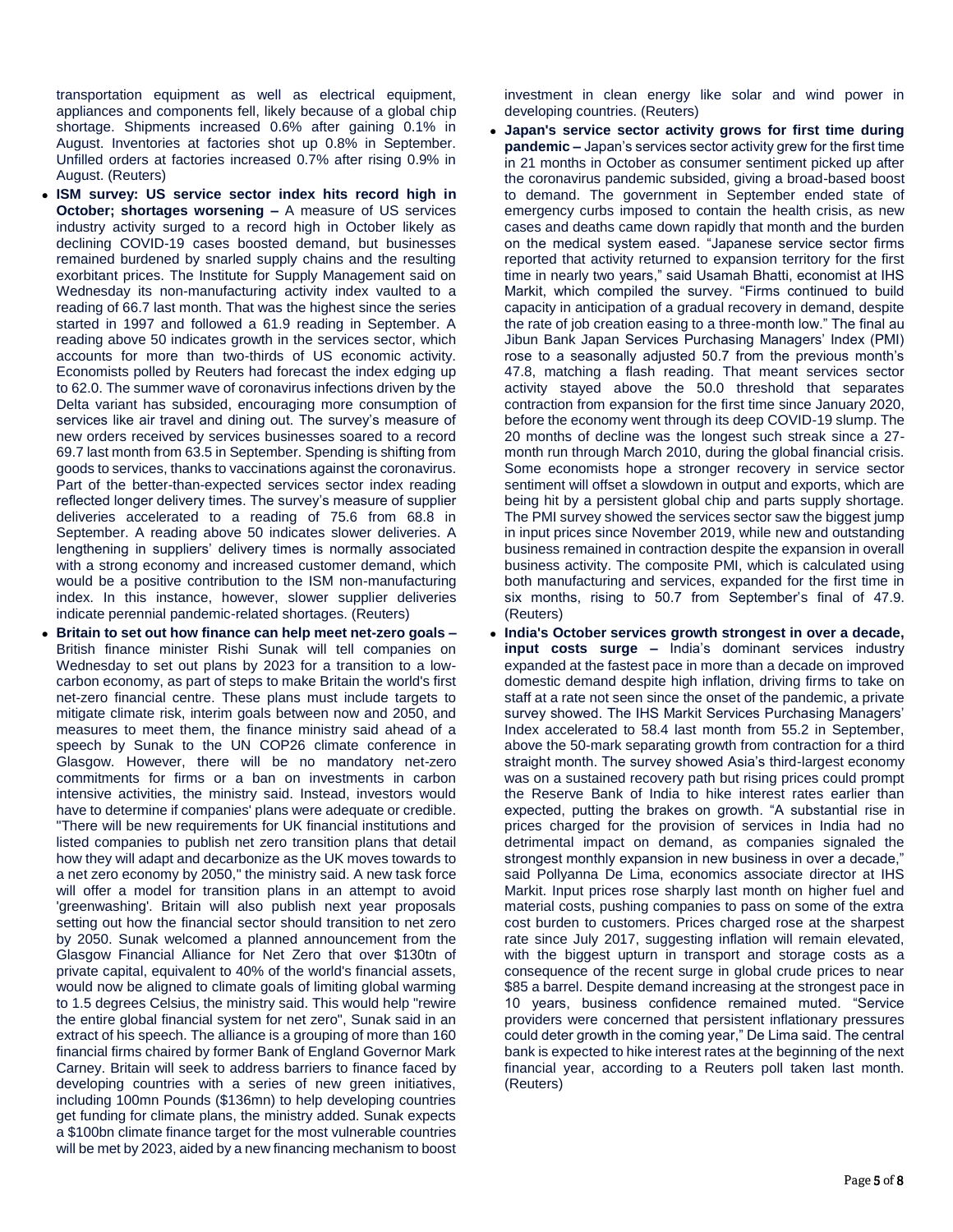# **Regional**

- **OPEC+ heads for geopolitical showdown as Biden demands more oil –** OPEC+ is heading for a politically consequential showdown with President Joe Biden, as Saudi Arabia and its allies must choose whether to heed American demands for more oil. If the cartel rebuffs the request, it's headed for a bare-knuckle fight with the White House, which is worried that inflation caused by high energy prices could derail its economic agenda. Bowing to the pressure and opening the taps would keep Saudi Arabia's closest ally onside, at the expense of the hard-won crude-price recovery that has swelled the kingdom's coffers. (Bloomberg)
- **PMI: Saudi non-oil private sector output highest in nearly four years –** Saudi Arabia's non-oil private sector notched a 14th month of consecutive growth in October as output expanded at the fastest rate since December 2017, signaling the sector's continued strengthening, a survey showed on Wednesday. The seasonally adjusted IHS Markit Saudi Arabia Purchasing Managers' Index (PMI) fell to 57.7 in October from 58.6 in September but remained well above the 50.0 mark that separates growth from contraction. It was also above the series average of 56.9 and with the exception of the September reading was the fastest pace of growth since November 2019. The output subindex rose to 62.1 in October from 61.2 in November. (Reuters)
- **Real estate: Saudi apartment prices up 17% in 12 months –** Apartment sales prices in Saudi Arabia rose at their fastest rate in five years - 17% over 12 months – with 45,000 transactions during the third quarter of 2021, Knight Frank said in a report. Price increases were highest in the capital Riyadh (17%) followed by Jeddah (12%). Knight Frank attributed the increase to government initiatives to increase home ownership - Wafi and Sakani - with 160,000 households benefitting from them in the first half of 2021. (Zawya)
- **Saudi sovereign wealth fund applies for QFII license in China –** China's top securities regulator received application documents from the Public Investment Fund on Nov. 2 for Qualified Foreign Institutional Investor (QFII) qualification, according to information published on the regulator's Website. Information on the website of China Securities Regulatory Commission shows a notice of application acceptance was issued on the same day. (Bloomberg)
- **Saudi Bourse Tadawul ends IPO wait, plans to list 30% stake –** Saudi Arabia's bourse Tadawul won approval for its longawaited initial public offering in what could be one of the biggest in the exchange sector since Euronext NV's \$1.2bn listing. The kingdom's markets regulator has signed off on the exchange's offering of 36mn of shares, according to a statement on Wednesday. The planned issue represents 30% of the share capital of Saudi Tadawul Group Holding. The offering could value it at between \$3bn and \$4bn, people familiar with the matter said last month. (Bloomberg)
- **Saudi Arabia's CMA approves listing of bourse's shares –** Saudi Arabia's Capital Markets Authority said on Wednesday it has approved an initial public offering of Saudi Tadawul Group, the kingdom's stock exchange. The market regulator said it approved an application for an offering of 36mn shares, which represents 30% of Tadawul's share capital. (Reuters)
- **Saudi's Herfy Foods appoints CEO –** Saudi Arabia's Herfy Food Services Company (Herfy Foods) has appointed Sam Bader as CEO, after he served as acting CEO. In a statement to the Saudi Stock Exchange (Tadawul) the company said: "The board of directors of Herfy Food Services Co extends its appreciate and gratitude for the efforts made by Mr Sam Bader during his term of acting CEO, which was reflected in the company's good performance." (Zawya)
- **MBC Group-backed Al Arabia retail offering 1,480% oversubscribed –** Advertising and promotions company The Arabian Contracting Services saw its IPO 1,480% oversubscribed, according to Argaam. Retail investors started buying on October 26, subscribing to 1.5mn shares of the company, known as Al Arabia, at SR100 a share. The company, which is partly owned by the Middle East Broadcasting Company, had originally set the price range for its initial public offering at SR90 to SR100 per share, according to a stock exchange filing last month. A total of 650,000 retail investors subscribed to 1.5mn shares at a total value of SR2.223bn. (Zawya)
- **SRC to buy \$300m real estate portfolio from bank Al Jazira –** Saudi Real Estate Refinance Co., wholly owned by the Public Investment Fund, signs pact to buy the portfolio from Bank Al Jazira. (Bloomberg)
- **PMI: Expo boosts UAE non-oil private sector growth to fastest since June 2019 –** The UAE's non-oil private sector expanded at the fastest pace since June 2019 in October, recording its 11th straight month of growth as the Expo world fair began in commercial hub Dubai, a survey showed on Wednesday. The seasonally adjusted IHS Markit UAE Purchasing Managers' Index (PMI), leapt to 55.7 in October from 53.3 in September on the back of higher spending and tourism. It was above the 50.0 mark that separates expansion from contraction and the first reading since the start of the pandemic that was above the series average, now at 54.1. (Reuters)
- **UAE's Agthia expects to have about AED1bn for M&A in 2022, CEO said –** UAE fast-moving consumer goods firm Agthia will likely have AED1bn of "firepower" for acquisitions next year, as it seeks to become an industry leader in the region by 2025, its chief executive said on Wednesday. Agthia has made five acquisitions since the fourth quarter of last year, the latest being healthy snacks maker BMB Group, which has yet to be finalized. "When we look at our comfort, shall we say, around ratios, then AED1bn is what we feel that we have available for 2022," CEO Alan Smith told Reuters in an interview. (Zawya)
- **Property rents in Abu Dhabi start falling again over new supply –** Residential rents in Abu Dhabi have pulled back from their recent gains to reach similar levels of last year, according to new data released by real estate consultancy ValuStrat. Average rental values for apartments and villas in the emirate dropped by 3.4% in the third quarter compared to the previous three months. So far, the decline is the biggest this year, with rents previously registering a 4.3% quarterly jump in 2Q 2021 and 1.8% in the third quarter of 2020. (Zawya)
- **Biggest Abu Dhabi developer is shopping for large property deals –** Aldar Properties has built up a cash war chest and is "actively" considering investments in large real estate portfolios as Abu Dhabi's biggest developer seeks to grow its management business, a senior executive said. The company, armed with AED6.8bn in capital, has the resources to make purchases both in its home market and around the United Arab Emirates, Chief Financial Officer Greg Fewer said on a conference call Wednesday. (Bloomberg)
- **Burgan Bank 3Q net income beats estimates –** Burgan Bank reported net income for the third quarter that beat the average analyst estimate. Net income KWD16.3mn, +65% YoY, estimate 11.1mn. Operating revenue KWD54.6mn, -4.2% YoY. Operating profit KWD29.3mn, -16% YoY. (Bloomberg)
- **Al Salam Bank reports 101% jump in net profit –** Al Salam Bank reported net profit attributable to shareholders of BHD5.6mn in the third quarter of 2021 compared with BHD1m in the third quarter of 2020, reflecting an increase of 472%. The increase in net profit was driven by higher returns from the bank's fixed income portfolio along with lower provision charges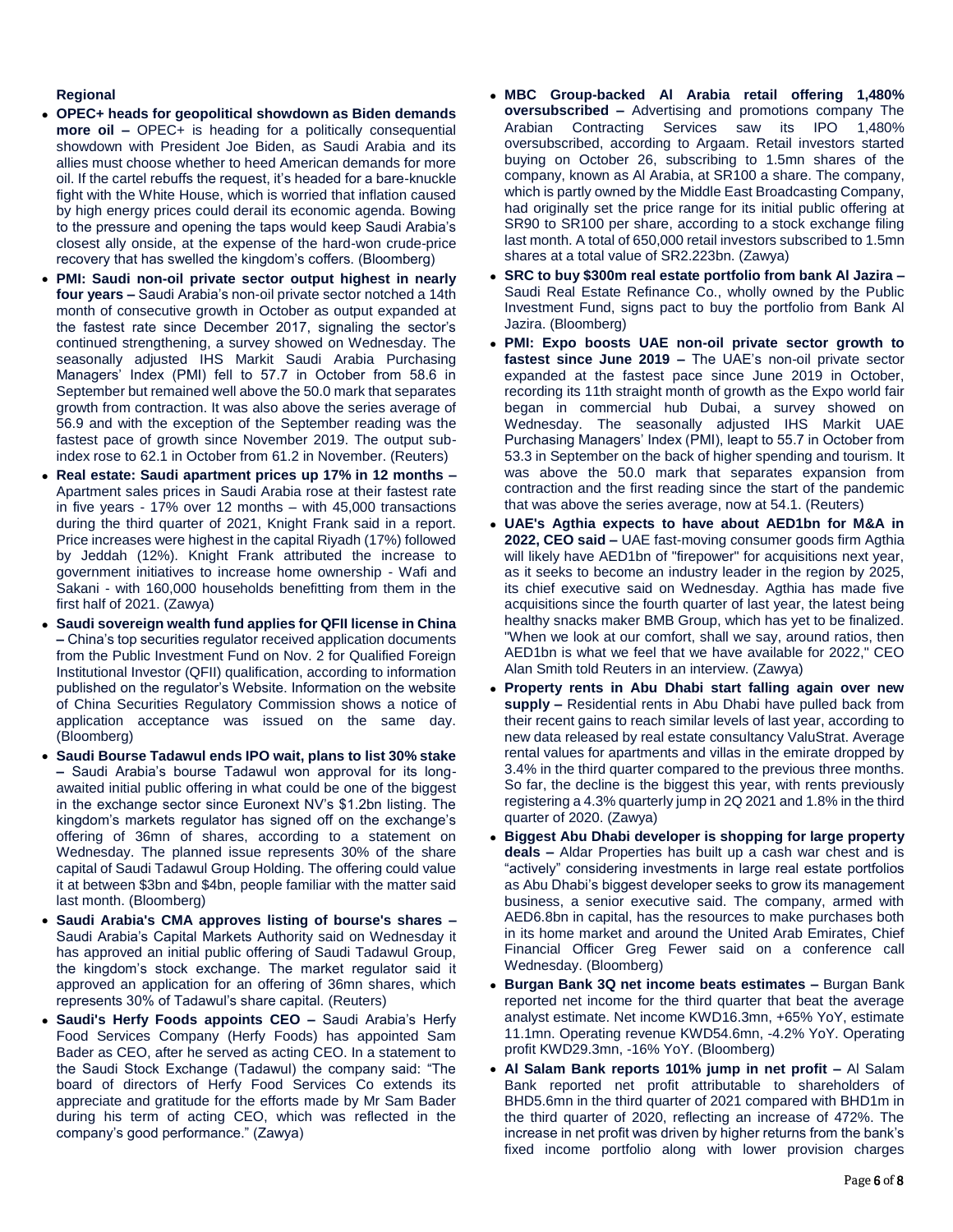compared with the previous period. Earnings per share stood at 2.4 fils for the third quarter of 2021 compared with 0.4 fils for the same period in 2020, reflecting an increase of 500%. Total operating income for the quarter stood at BHD27.6m, a 15% increase from the BHD24.1m recorded in 3Q-2020. (Zawya)

- **GFH invests in logistics warehouses portfolio leased to amazon –** GFH Financial Group says it made the investment in partnership with Preylock Holdings and a group of multi-national institutional investment firms in the US It says transaction is currently valued at more than \$2bn. Portfolio comprises 14 logistics assets located in 11 states and is fully leased on a longterm basis to Amazon. (Bloomberg)
- **Bahrain sells BHD35mn 182-day bills; bid-cover 1.14 –** Bahrain sold BHD35mn of bills due May 8, 2022 on November 3. Investors offered to buy 1.14 times the amount of securities sold. The bills were sold at a price of 99.2712, have a yield of 1.45% and will settle on November 7. (Bloomberg)